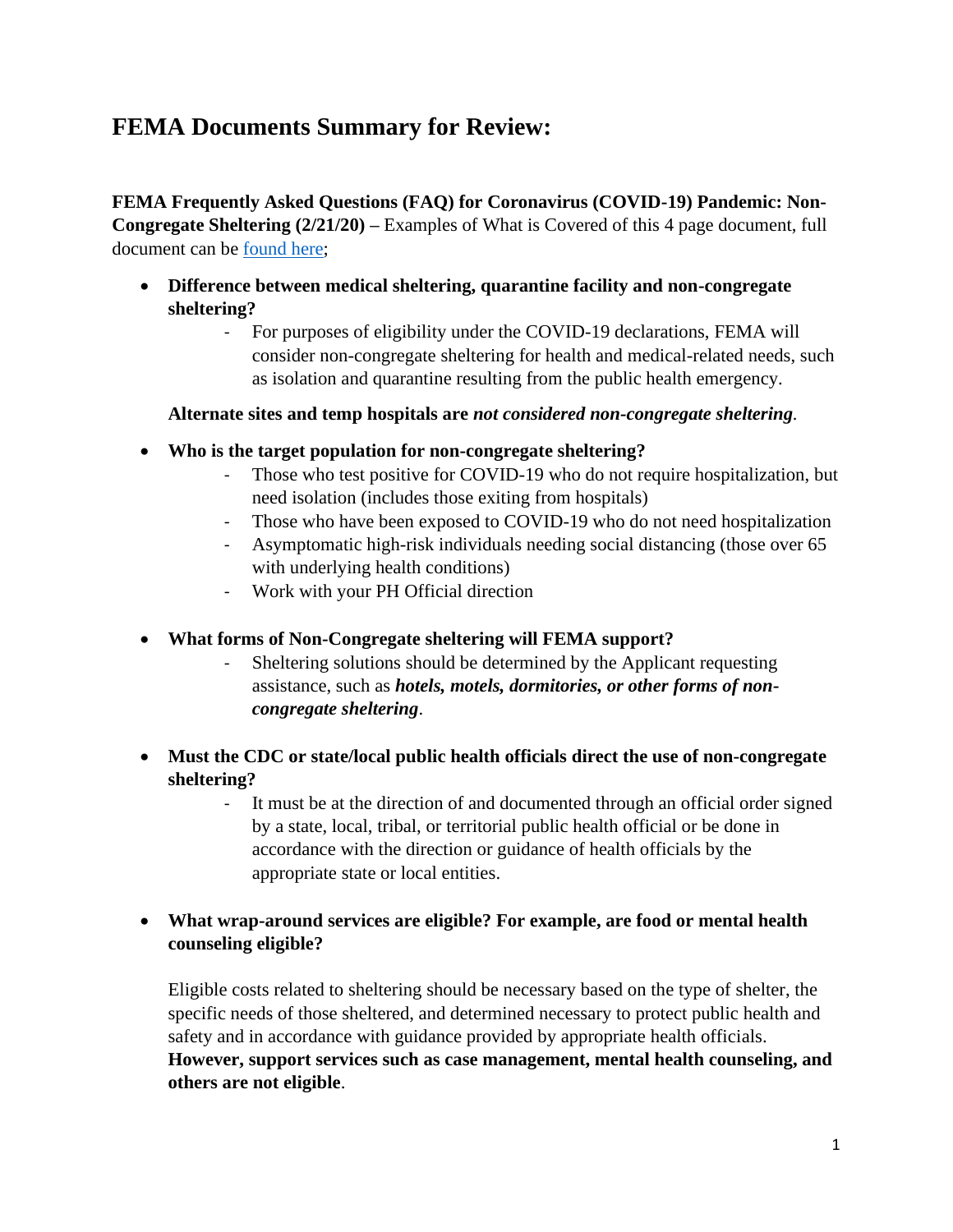• How long can an individual to stay in non-congregate sheltering? How long can a noncongregate sheltering mission last?

- The length of non-congregate sheltering depends on the needs in each area and will be in accordance with the guidance and direction from appropriate health officials

-**Length of sheltering for individuals is based on health guidance** and be limited to what is needed to address the immediate threat to public health and safety. The **mission will depend on the level of community transmission in each area; high rates of community transmission, hospital admissions, and fatalities may need up to eight weeks**

# **FEMA can backdate to January 2020 (2/2/21)**

Information on FEMA [backdates](https://www.whitehouse.gov/briefing-room/statements-releases/2021/02/02/fact-sheet-president-biden-announces-increased-vaccine-supply-initial-launch-of-the-federal-retail-pharmacy-program-and-expansion-of-fema-reimbursement-to-states/) located near bottom of the page. *This is a White House factsheet* detailing President Biden's administration plans for FEMA relief. Section highlighting the relief is near bottom of the page.

- In January, President Biden directed the Federal Emergency Management Agency (FEMA) to fully reimburse states for the cost of National Guard Personnel and emergency costs.
- In February, President Biden is announced that the administration will be retroactively reimbursing states fully for FEMA-eligible services – including masks, gloves, emergency feeding actions, sheltering at risk populations, and mobilization of the National Guard – back dated to the beginning of the pandemic in January 2020.

#### **[FEMA Statement on 100% Cost Share](https://www.fema.gov/press-release/20210203/fema-statement-100-cost-share) (02/03/2021)**

Statement on FEMA website found [here;](https://www.fema.gov/press-release/20210203/fema-statement-100-cost-share) this is referencing the Biden admin's actions on 2/2/2021

- President's directive allows FEMA to pay 100% federal funding for the costs of activities that have previously been determined eligible, from the beginning of the pandemic in January 2020 to Sept. 30, 2021
- All work eligible under FEMA's existing COVID-19 policies, including increasing medical capacity, non-congregate sheltering, and emergency feeding distribution will be reimbursed at 100% federal share
- For projects that have already been approved, FEMA will amend the existing awards to adjust the federal funding amounts. No action will be required by the applicants.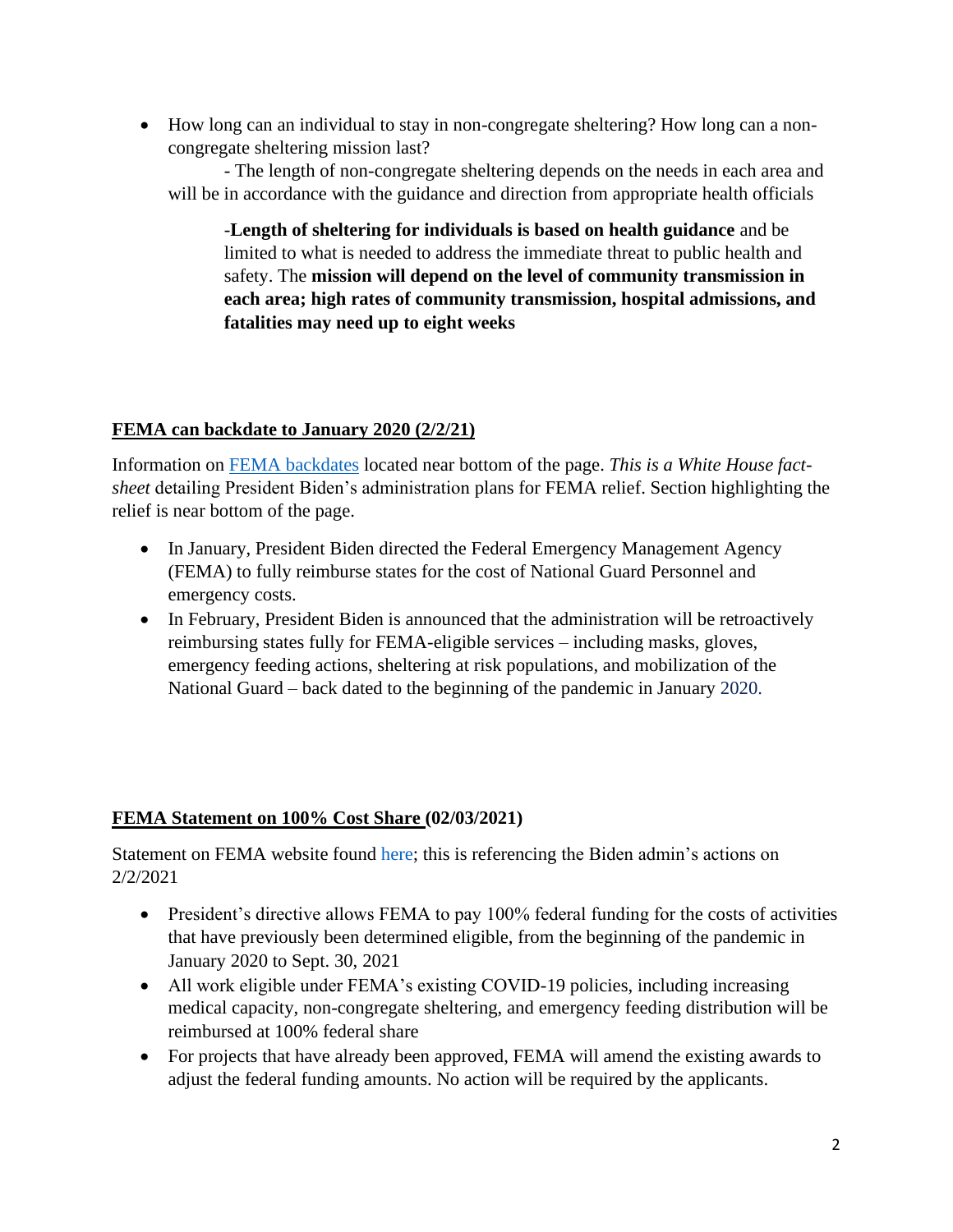# **FEMA Extends Emergency Sheltering Assistance, Eases Reporting Requirements (1/29/2021)**

Link to FEMA.GOV article can be found [here;](https://www.fema.gov/press-release/20210129/fema-extends-emergency-sheltering-assistance-eases-reporting-requirements) provides more insight on the non-congregate shelter extensions.

- FEMA announced a six-month extension of "Emergency Non-Congregate Sheltering [during the COVID-19 Public Health Emergency"](https://www.fema.gov/disasters/coronavirus/governments#policies) (interim) policy.
- FEMA established a policy that allowed governments to apply for reimbursement of costs associated with non-congregate sheltering of disaster survivors under the FEMA Public Assistance program. The policy was scheduled to end on Dec. 31, 2020. **However, due to the continuing need to protect public safety during the COVID-19 pandemic, FEMA has extended this policy until June 30.**
- States, tribes, and territories will continue to have other reporting requirements associated with FEMA assistance for non-congregate sheltering, but this waiver provides greater flexibility and more certainty for governments providing sheltering during the pandemic.
- The updated interim policy includes supplementary guidance clarifying criteria for processing time extension requests, identifying specific data, and reporting necessary to assist in the effective management and eventual transition of sheltered populations into other forms of recovery assistance and identifying specific of work and cost eligibility requirements.

# **FEMA Delegation of Authority for Non-Congregate Shelter Funding Timeline Extension (12/16/2020)**

Memorandum can be [here](https://www-auth.oregon.gov/ohcs/get-involved/Documents/committees/HTF/121620%20-Update-to-Non-Congregate-Sheltering-Delegation-of-Authority-Waiver-Memo.pdf)

- The purpose of this memorandum is to waive the Public Assistance Program and Policy Guide, V3.1 (PAPPG) requirement that States, Tribes, and Territories (STT) seek time extensions for non-congregate sheltering operations every 30 days. Additionally, this memorandum intends to clarify FEMA's expectation of reporting by Recipients and Subrecipients and the eligibility of costs associated with closing shelters.
- Traditionally, FEMA has required STTs to request time extensions every 30 days to ensure non-congregate sheltering operations are still necessary as an emergency